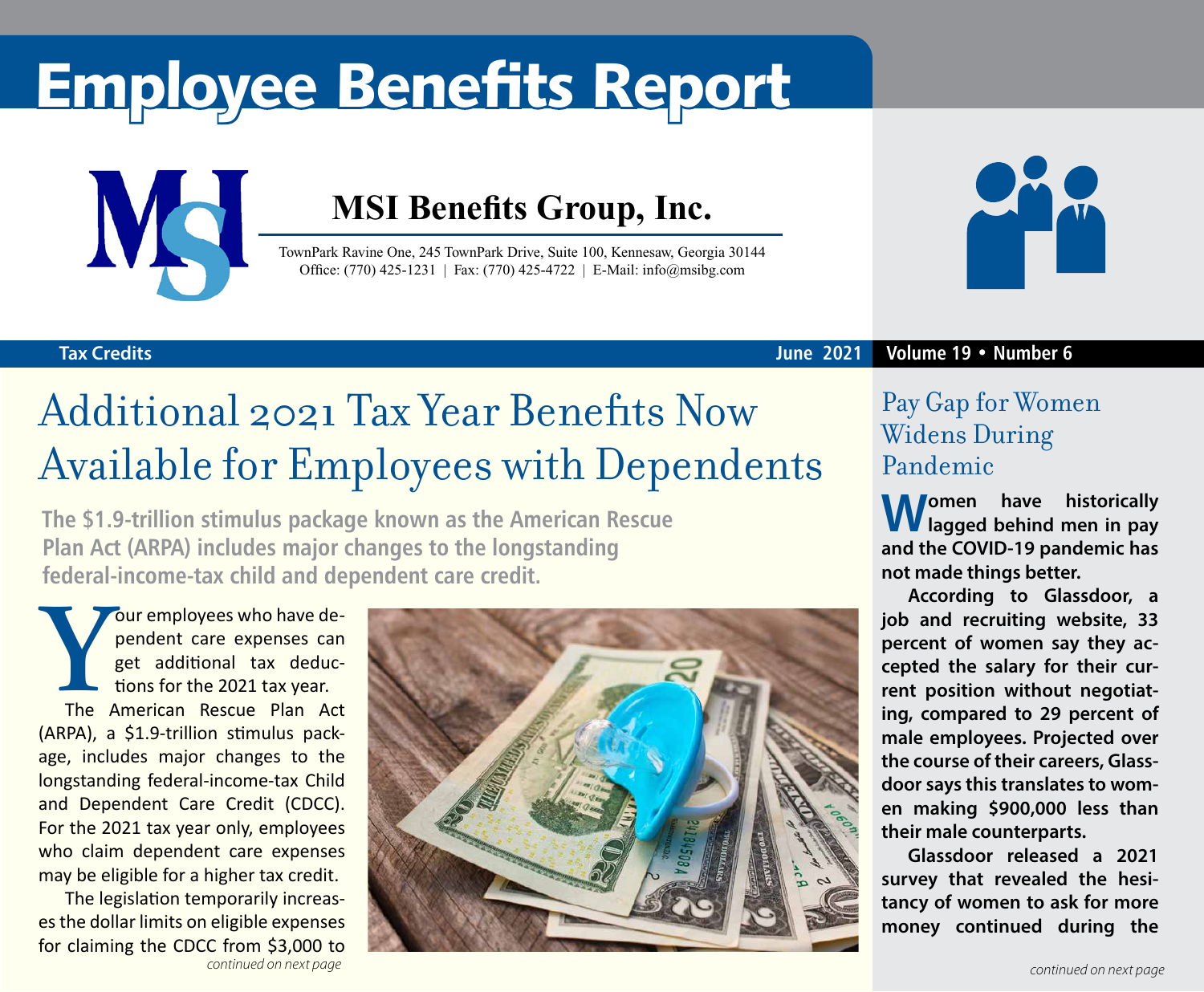\$8,000 for one qualifying individual and from \$6,000 to \$16,000 for two or more qualifying individuals.

The amount of the credit employees get is a percentage of the amount of work-related expenses they paid to a care provider for the care of a qualifying individual and is based on their adjusted gross income.

Prior to the ARPA the CDCC was nonrefundable, meaning it could only be used to offset an employee's federal income tax liability. If the employee had no liability, they would not get credit. But for 2021, the credit is refundable for most employees whose primary place of residence has been in the United States for more than half the year.

#### **Eligible Filers and Qualifying Individuals**

To qualify for this credit, the taxpayer must have under their care a "qualifying individual or individuals." Married couples must file a joint Form 1040 for the tax year in question to claim the CDCC. Generally, married couples cannot take this credit if their filing status is "married filing separately."

Qualifying individuals are defined as anyone the employee is taking care of who meets these requirements:

- $*$  A dependent qualifying child under age 13
- $*$  A spouse who is physically or mentally incapable of self-care who lives with the employee for more than half the year
- $*$  An individual who is physically or mentally incapable of self-care and lived with the employee for more than half the year

Children of divorced or separated parents or parents who are living apart.

To apply for the credit, the person filing must provide the Taxpayer Identification Number (usually the social security number) of each qualifying individual.

#### **Eligible Expenses**

An eligible expense is care provided in or outside the household primarily for the wellbeing of a qualifying individual. Typical eligible expenses are payments to a day-care center, nanny or nursery school. Before-school and after-school programs also qualify.

Costs that aren't eligible are overnight camps or private K-12 schools.

Anyone claiming the credit must report the name, address, and social security number or employer identification number of the care provider on their tax turn.

#### **To Apply**

Employees who received dependent care benefits which are excluded or deducted from their income must subtract the amount of those benefits from the dollar limit that applies to them.

Employees who qualify for the credit must complete Form 2441, Child and Dependent Care Expenses and attach it to Form 1040, U.S Individual Income Tax Return; Form 1040-SR, U.S. Tax Return for Seniors; or Form 1040-NR, U.S. Nonresident Alien Income Tax Return. If they received dependent care benefits from you — their employer (an amount shown on their Form W-2 Wage and Tax Statement) —

**pandemic. Seventy-three percent of employed women did not ask for a pay raise during that time, compared to 58 percent of men.** 

**In addition, the U.S. Bureau of Labor Statistics reports that the total number of women who left the workforce rose to more than 2 million in March. The leading causes of women leaving the workforce appears to be insufficient caregiving options; deteriorating mental health; and a lack of a sustainable work/life balance.**

**"Pay can feel very taboo for a worker to bring up or to discuss with their coworkers," according to Alison Sullivan, a career expert at Glassdoor. "A role that employers can play is cultivating a culture that embraces talking to you about pay and making sure they're talking to managers and training them on how to have productive conversations with employees."**



they must complete Part III of Form 2441.

If your employees need more information about qualifying for this credit, they should visit [www.irs.gov/publications/p503](http://www.irs.gov/publications/p503).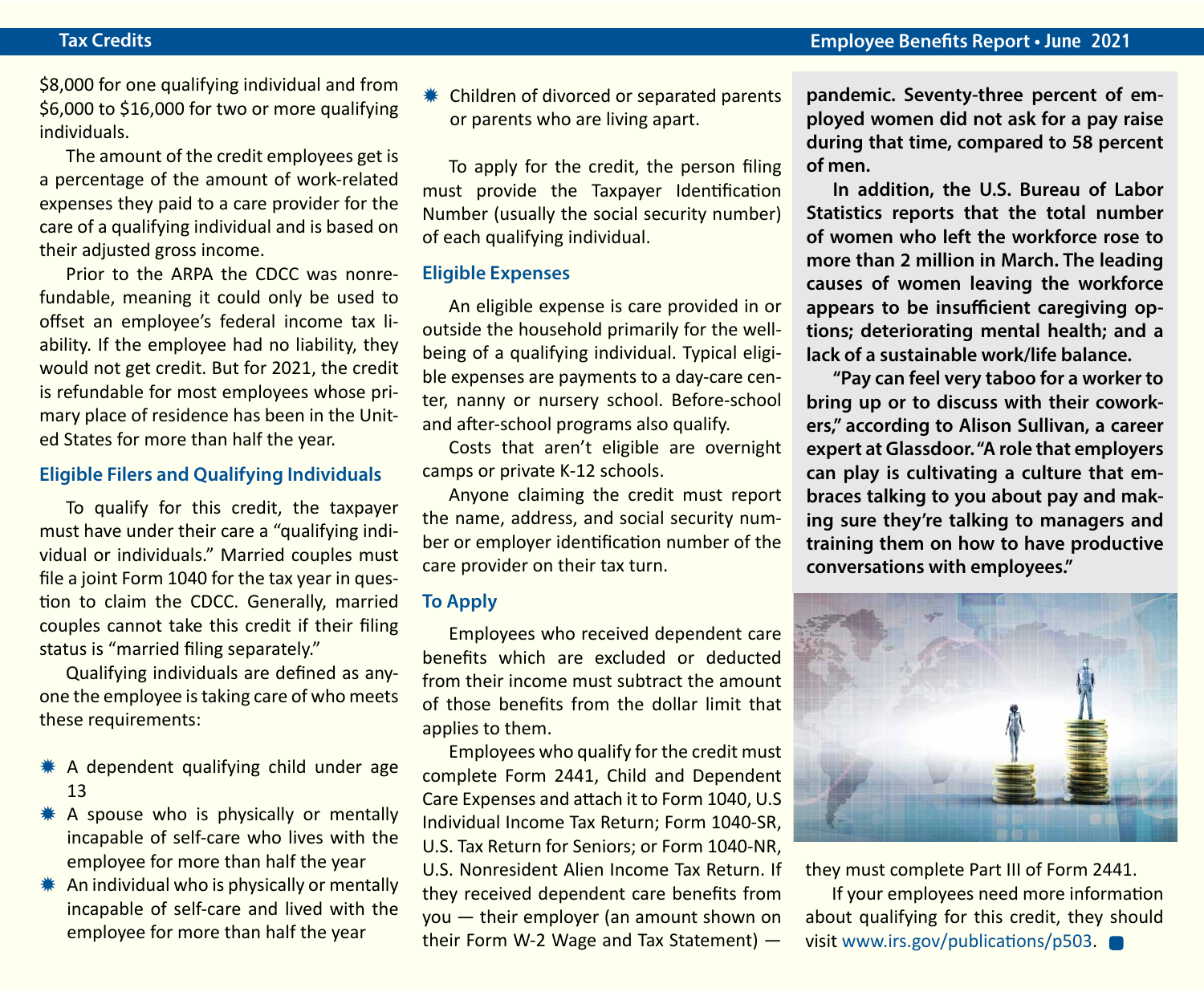## What if an Employee Refuses to Get Vaccinated?

**You can fire employees who refuse to get vaccinated.**

**Yes, you legally can say "you're fired" (in most cases) if an employee refuses to get the COVID-19 vaccine.<br>With vaccinations now readily available, employers are seeing the advantages of having all employees vaccinated.<br>** employee refuses to get the COVID-19 vaccine. With vaccinations now readily available, employers are seeing the advantages of having all employees vaccinated. ees are less likely to transmit the virus to patients and customers. In industries such as hospitality, employers may also be able to attract more customers if they can advertise that they are a safe environment because their employees have had the shot.

Employers have questioned whether the Americans With Disabilities Act of 1990, which prohibits employers from seeking information about an individual's impairments or health status, makes it illegal to require employees to vaccinate. The U.S. Equal Employment Opportunity Commission (EEOC), the agency which enforces laws against workplace discrimination, has issued guidance on the matter.

The EEOC's "What You Should Know About COVID-19 and the ADA, the Rehabilitation Act, and Other EEO Laws" explains that employers may require the vaccination because it is not a medical examination and will not reveal private information. The EEOC cautions that employers must still comply with the Americans with Disabilities Act (ADA); Title VII of the Civil Rights Act of 1964 (Title VII); and other workplace laws.

The EEOC guidance also says that requiring an employee to show proof of vaccination is also permitted because such an inquiry is not disability related. However  $-$  and this is where it gets tricky  $-$  Section K.3 of the guidance states that questions from the employer, such as asking why the employee did not receive a vaccination or other prescreening questions, "may elicit information about a disability and would be subject to the pertinent ADA standard that they be 'jobrelated and consistent with business necessity."'



#### **Exceptions**

There are two exceptions, however, where according to ADA laws some employees are allowed to opt out.

- **Disability Accommodation:** When an employee refuses to get vaccinated because of a disability, the ADA requires employers to determine whether the unvaccinated employee poses a "direct threat" due to a "significant risk of substantial harm to the health or safety of the individual or others that cannot be eliminated or reduced by reasonable accommodation." If a reasonable accommodation cannot be made, then the EEOC names four factors to use for evaluating whether a threat exists:
	- Duration of the risk
	- Nature and severity of the potential harm
	- Likelihood that the potential harm will occur
	- Imminence of the potential harm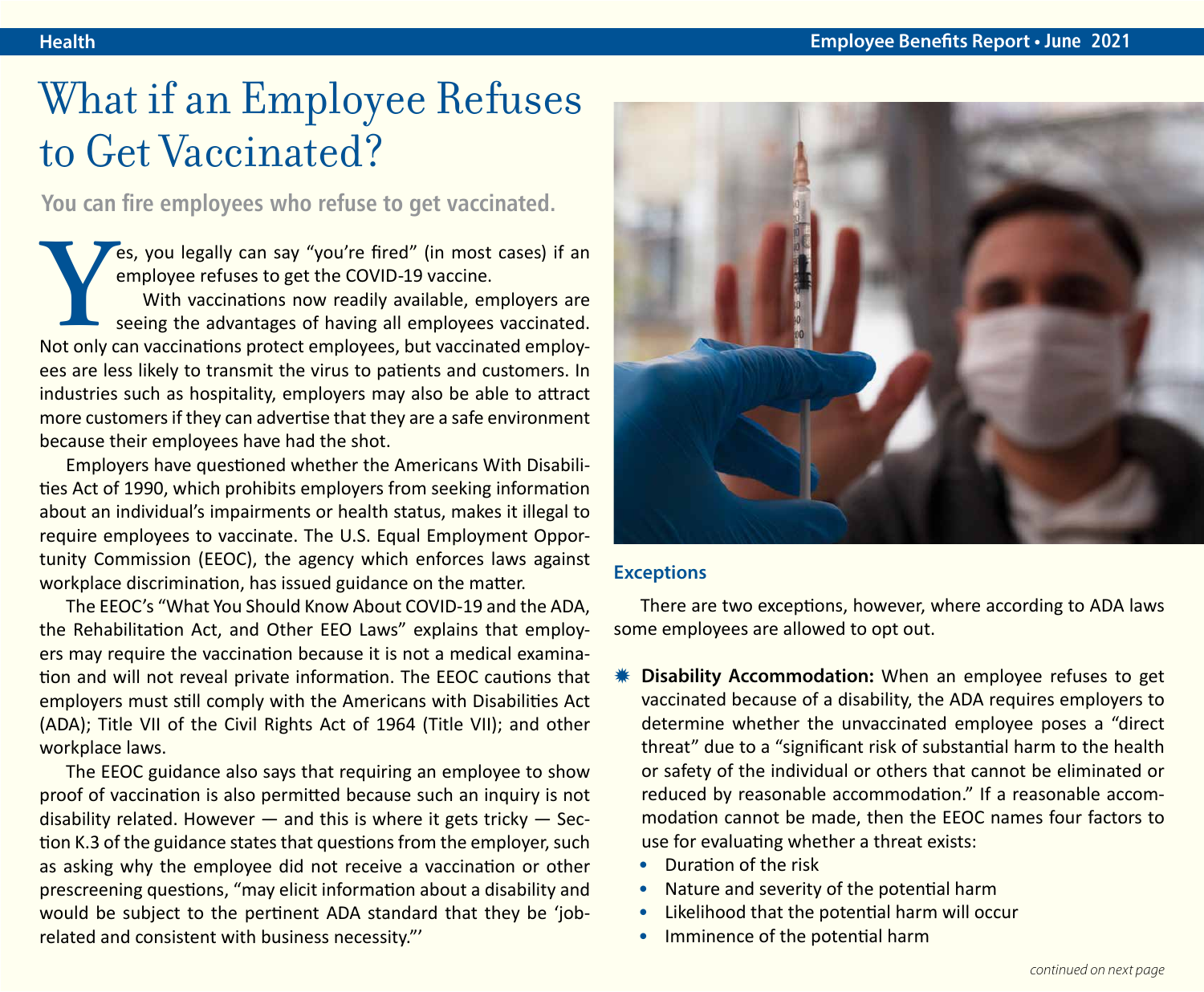#### **Employee Benefits Report • June 2021 Retirement**

**Religious Accommodation:** Under Title VII, an employer must accommodate an employee's sincerely held religious beliefs, practices or observances, unless they could cause an undue hardship on the business. If an employer questions the religious nature or the sincerity of a particular belief, they may request additional information. In these types of situations, employers need to determine if any other rights apply under the EEO laws or other federal, state and local authorities.

#### **Legal Concerns**

Not everyone is onboard with the EEOC's guidance. An employee in New Mexico and educators in California have filed lawsuits asking that "allowing mandates to be vaccinated" be overturned.

Plus, some states have introduced legislation banning private employers from requiring CO-VID-19 vaccinations.

Congress has taken notice and introduced two House Bills — 214 and 608. Both Bills would prohibit employers from taking adverse actions against current or prospective employees based on their COVID-19 immunization status. **nd** 

# Alternatives to the Traditional 401(k)

**One of the most popular group retirement plans is a 401(k). There are other options — such as PEPs, 403(b) and ESOPs— that might be a better fit for your company.**

**FR** introduced in 1978, 401(k) plans are now America's most popular choice for employer-sponsored retirement plans.<br>However, just because traditional 401(k)s are popular doesn't mean they are the best option irst introduced in 1978, 401(k) plans are now America's most popular choice for employer-sponsored retirement plans. However, just because traditional 401(k)s for all companies.

A traditional 401(k) allows employers to enjoy tax credits and write-offs while employees can use pretax money to fund their account. This lowers taxable income and lets funds grow tax-free until the employee retires  $-$  when, hopefully, they're in a lower tax bracket. Employer contributions help employees' retirement savings grow even faster.

Here are a few options that might be good for your company.

#### **Pooled Employer Plans**

The Setting Every Community Up for Retirement Enhancement Act of 2019 (SECURE Act) became law in 2019. On Jan. 1, 2021, the SECURE Act established a new type of multiple employer plan. Pooled Employer Plans (PEPs) allow sponsors to pool their retirement resources with those of other employers.

The operation of a PEP is handled by third party



administrators known as pooled plan providers (PPPs). PPPs must register with the IRS and Department of Labor and meet certain criteria as eligible providers.

The difference between 401(k) multiple employer plans (MEPs) and PEPS is MEPs are available to businesses within a similar industry (food service, construction, etc.). PEPs can included employers of every size and from various industries.

While available to employers of any size smaller employers are expected to benefit the most from PEPs. Benefits include:

- Spending less time on the day-to-day administrative tasks required under traditional plan sponsorship.
- $*$  Fewer legal obligations  $-$  the PPP serves as the administrator and has fiduciary responsibility.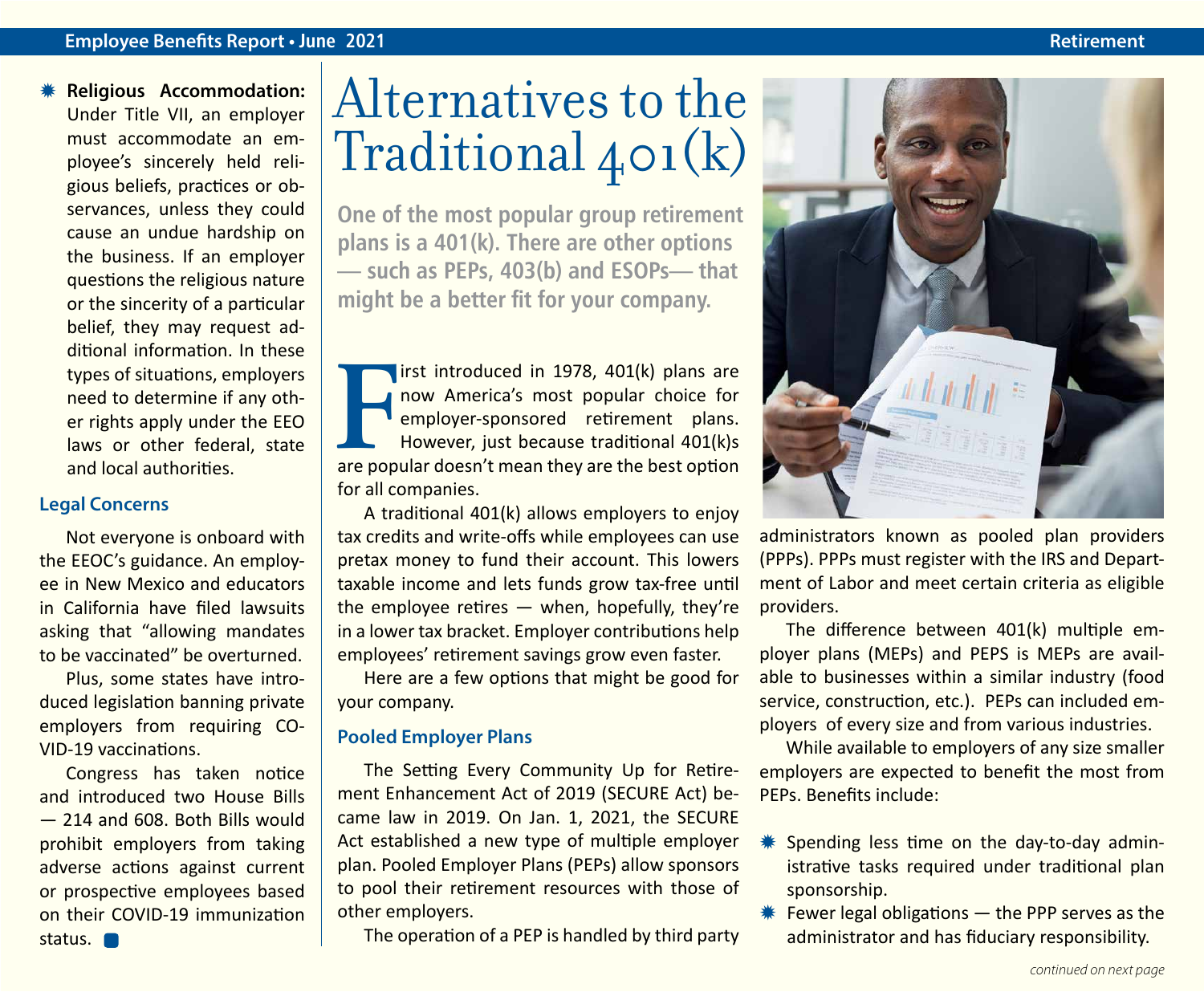#### **Retirement Employee Benefits Report • June 2021**

 $*$  Better pricing — by pooling assets, participants increase their access to improved pricing, and diverse investment products.

The downside of a PEP is they are still new and employers may be hesitant to embrace them. Plus, MEPs with their industry-specific benefits and sometimes greater flexibility may still be more attractive to many employers.

#### **403(b) Plans**

A 403(b) plan is a retirement account for employees at public schools and tax-exempt organizations. These include teachers, school administrators, professors, government employees, nurses, doctors and librarians.

Both 401(k) and 403(b) plans share these similarities:

- **\*** Employees may be eligible for matching contributions. However, if it is a non-ERISA 403(b) plan, there can be no employer contributions and non-ERISA plans may lack the same level of protection from creditors as plans that require ERISA compliance.
- **\*\*** Contributions are limited to \$19,500 in 2021. The combination of employee and employer contributions are limited to the lesser of \$58,000 in 2021 or 100% of the employee's most recent annual salary.
- **\* Earnings are tax-deferred until withdrawn.**
- $*$  Roth options are available.
- $*$  Participants must reach age 59% to withdraw funds without incurring an early withdrawal penalty.

 $*$  There is a \$6,500 catch-up contribution allowed for those 50 and older in 2021.

#### **Differences include:**

- $*$  Many 403(b) plans vest funds over a shorter period than 401(k)s and some even allow immediate vesting.
- Employees who have 15 or more years of service with certain nonprofits or government agencies may be able to make additional catch-up contributions to a 403(b) plan.

On the downside, a 403(b) may offer narrower investment choices than other types of plans.

#### **Defined Benefit Pension Plans**

Defined benefit plans provide a fixed, preestablished benefit for retiring employees. For many years employers used defined pension plans to entice employees to stay their entire careers.

The advantage to employees of a pension plan is that it provides predictable benefits and it's not dependent on asset returns. The employer makes most, if not all, of the contributions.

To an employer the advantage is that they can deduct contributions, and, since they generally contribute more each year, they get to deduct more each year.

However, defined benefit plans often are more complex and more costly to establish and maintain than other plans. Plus, the employer cannot retroactively decrease benefits if funding for the year is tight.

These plans have lost favor because the burden of providing the guaranteed benefit falls to the employer. Primarily to avoid the uncertainty of funding specified benefits with unknowable and typically ever-increasing costs, employers have shifted to defined contribution plans, like a 401(k). The amount saved depends on the employee. Employers can contribute funds, but usually less than with a pension plan.

Pension plans can be offered by a business of any size — even if the business offers other retirement plans.

#### **Employee Stock Ownership Plan**

To establish an Employee Stock Ownership Plan (ESOP), an employer sets up a trust fund for employees and contributes either cash to buy company stock, contributes shares directly to the plan, or has the plan borrow money to buy shares. If the plan borrows money, the company makes tax deductible contributions to the plan so it can repay the loan.

Employees don't pay tax on contributions until they receive the stock when they leave or retire. They can either sell it on the market or back to the company.

Companies with ESOPs and other employee ownership plans account for well over half of *Fortune Magazine's* "100 Best Companies to Work for in America" list year every year.

The biggest advantage of an ESOP is it creates a strong ownership culture, while producing the potential for the company to gain significant tax advantages.